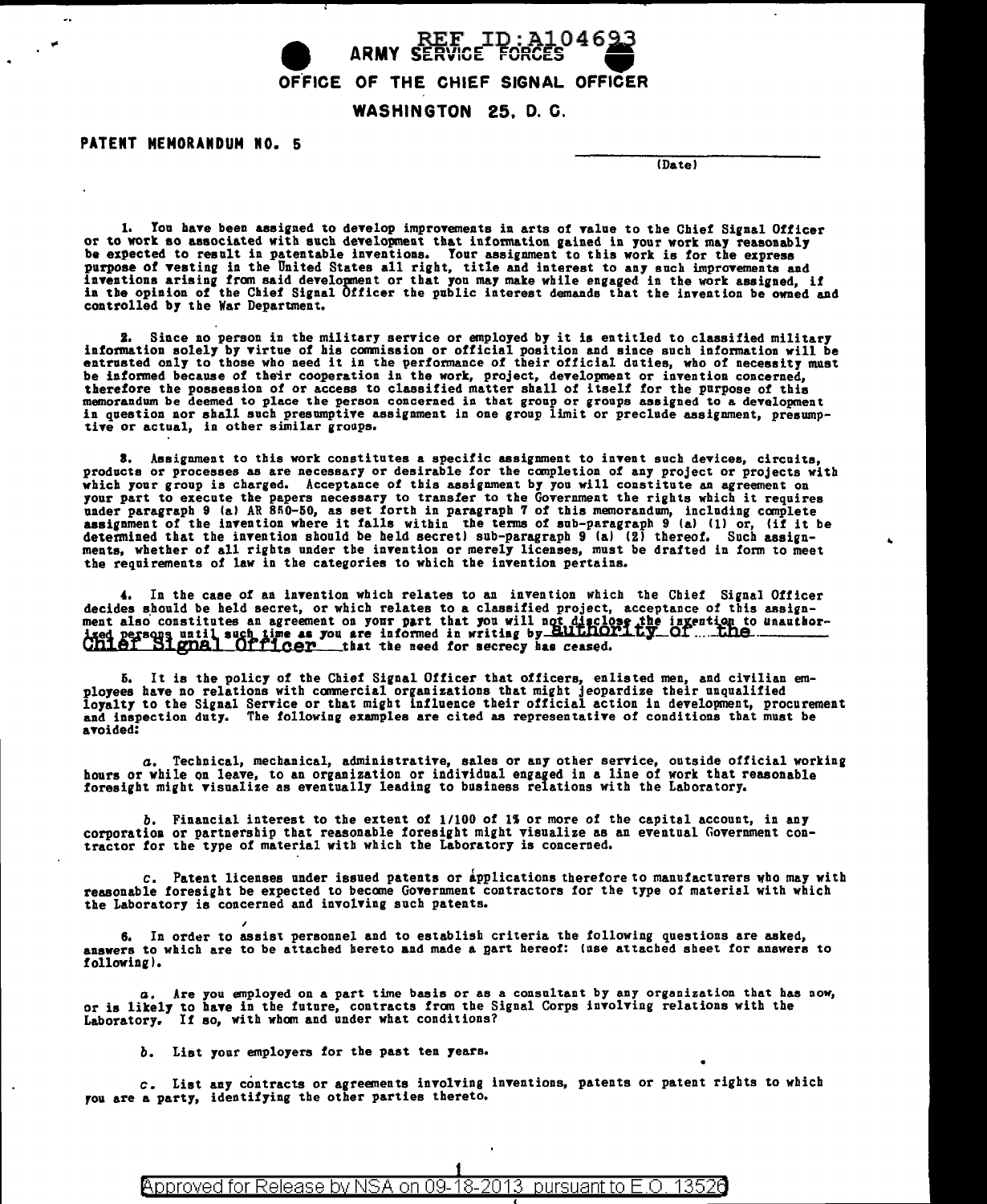## 7. Paragraph 9 (a). AR 850-50 reads as follows:

"Inventions evolved by officers, warrant officers, enlisted men and civilian employees will be divided into three classes, those which

"(1) Are produced as a result of a specific employment or contract to invent the specific<br>device or article. The War Department will assert the ownership of the Government in this class and will require an assignment of entire right, title and interest therein.

"(2) Arise in connection with and as a result of the official duties or general employment of "IZ Arise in connection with and as a result of the official duties or general employment of<br>the officer, warrant officer, enlisted man or civilian employee, but where there is no specific designa-<br>tion or employment to in a complete assignment.

"(3) Do not refer to and are not evolved in the line of duty of the officer, warrant officer,<br>enlisted man, or civilian employee. With regard to this class the War Department has no particular concern unless the invention license, if tendered."

8. This notice of assignment to develop improvements in arts of value to the Signal Corps shall of the constructed as divesting you of care in the set of the set of the set of the construction and the except as set forth in the preceding paragraph, but the Army Regulations there quoted will be strictly followed. If i

## lat Ind.

1. I hereby accept assignment to work under the conditions set forth in basic communication, and agree to communicate to the Patent Section of the Signal Corps all patentable ideas conceived by me agree to communicate to the rate in the signal corps activities during<br>the term of my employment. I agree to cooperate with the Signal Corps activities during<br>the term of my employment. I agree to cooperate with the Signal

Execute in duplicate. One copy to OCSigO, one copy retained at Laboratory.

 $\overline{\phantom{a}}$